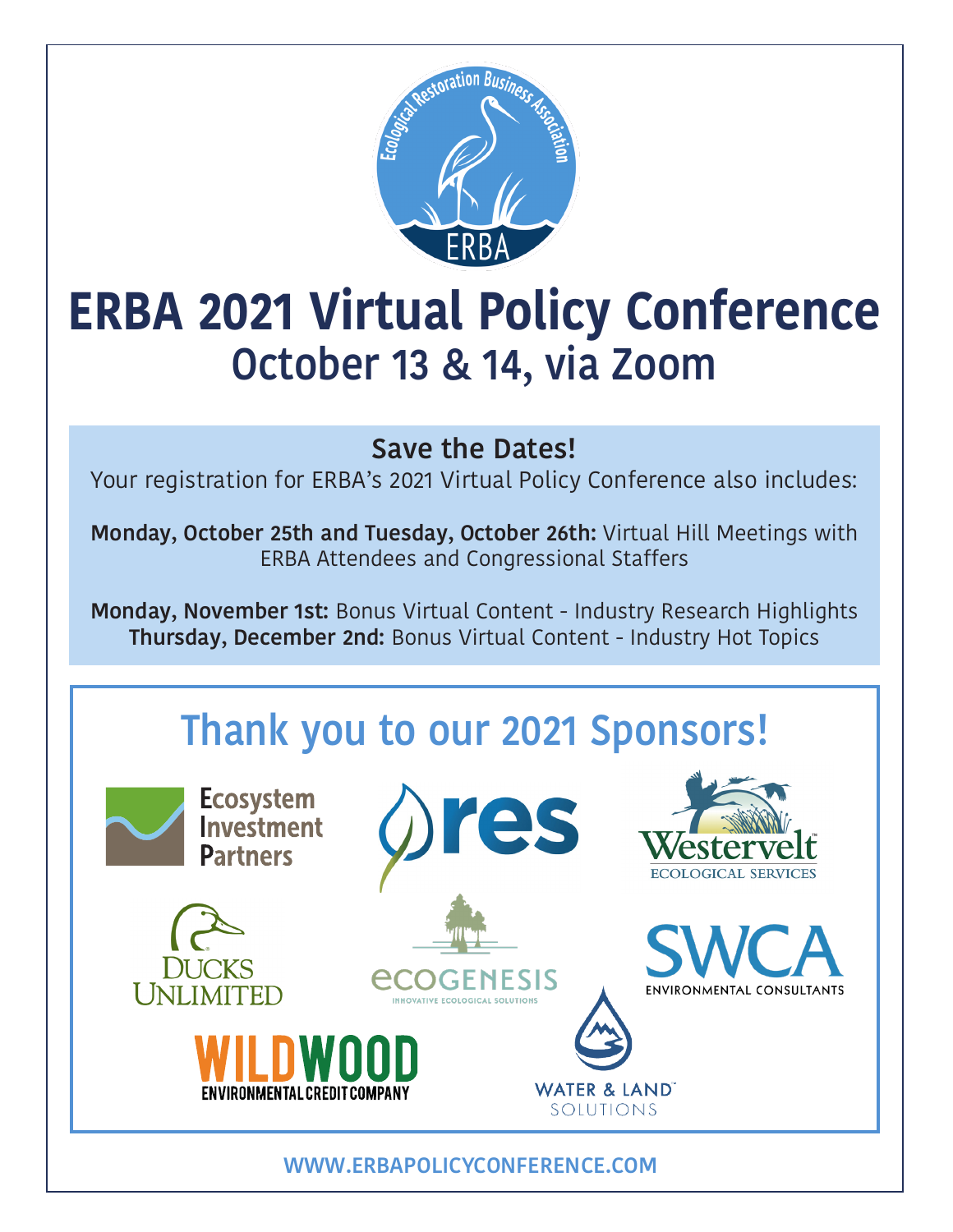

### **WEDNESDAY, OCTOBER 13TH**

| 12:00<br>PM EST       | <b>WELCOME REMARKS</b><br>- Michael Hare, ERBA Board President 2020-2021 (bio)<br>- Sara Johnson, ERBA Executive Director (bio)                                                                                                                                                                                                                                                                                                                                                                                                                                                                                                                   |
|-----------------------|---------------------------------------------------------------------------------------------------------------------------------------------------------------------------------------------------------------------------------------------------------------------------------------------------------------------------------------------------------------------------------------------------------------------------------------------------------------------------------------------------------------------------------------------------------------------------------------------------------------------------------------------------|
| 12:10<br>PM EST       | <b>ADMINISTRATION WATER AND INFRASTRUCTURE PRIORITIES</b><br>- Moderator: Michael Hare, Director Government Affairs, Resource<br>Environmental Solutions (bio)<br>- Robyn Colosimo, PE, Director for Policy and Legislation, Assistant Secretary of<br>the Army, Civil Works (bio)<br>- John Goodin, Director, Office of Wetlands, Oceans, and Watersheds, Office of<br>Water, U.S. Environmental Protection Agency (bio)                                                                                                                                                                                                                         |
| 1:15<br>PM EST        | res<br><b>BREAK</b><br><b>BREAK SPONSOR</b>                                                                                                                                                                                                                                                                                                                                                                                                                                                                                                                                                                                                       |
| 1:30<br><b>PM EST</b> | <b>TWO-PART WOTUS SESSION</b><br>- Moderator: Sara Johnson, ERBA Executive Director (bio)<br><b>Part 1: Status &amp; Predictions</b><br>- Larry Liebesman, Senior Advisor, Dawson & Associates (bio)<br>Part 2: Perspectives on a Durable WOTUS<br>- John Anderson, Executive Director, Energy & Wildlife Action Coalition (bio)<br>- Travis Cushman, Senior Counsel for Public Policy, American Farm Bureau<br>Federation (bio)<br>- Nick Goldstein, VP of Regulatory and Legal Issues, American Road and<br>Transportation Builders Association (bio)<br>- Melinda Tomaino, Director, Environmental Services, Associated General<br>Contractors |
| 3:00<br>PM EST        | <b>Ecosystem</b><br><b>Investment</b><br><b>BREAK</b><br><b>Partners</b><br><b>BREAK SPONSOR</b>                                                                                                                                                                                                                                                                                                                                                                                                                                                                                                                                                  |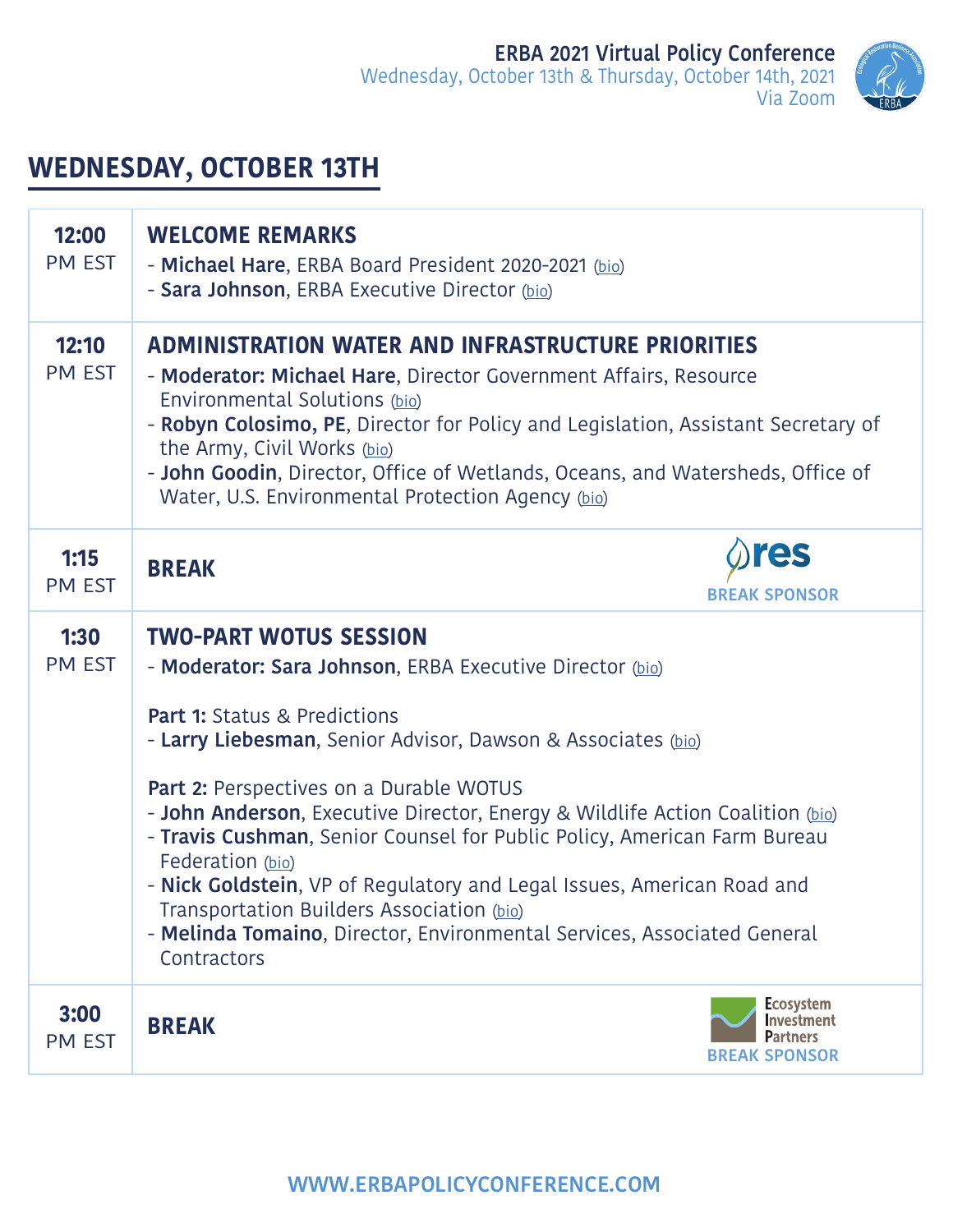

#### **WEDNESDAY, OCTOBER 13TH**

| 3:10<br><b>PM EST</b> | STREAM RESTORATION: POLICY REFLECTIONS AND OPPORTUNITIES<br>- Moderator: Adam Riggsbee, President, Riverbank Conservation (bio)<br>- Martin Doyle, Professor of River Systems Science and Policy, Duke University (bio)<br>- Rebecca Lave, Professor of Geography, Indiana University (bio)<br>- David Olson, Regulatory Program Manager, U.S. Army Corps of Engineers<br>- Brian Topping, Environmental Scientist, U.S. Environmental Protection Agency (bio) |
|-----------------------|----------------------------------------------------------------------------------------------------------------------------------------------------------------------------------------------------------------------------------------------------------------------------------------------------------------------------------------------------------------------------------------------------------------------------------------------------------------|
| 4:00<br><b>PM EST</b> | <b>NOAA MITIGATION POLICY UPDATE</b><br>- Moderator: Mark Young, Habitat Restoration and Construction Process Leader,<br>Westervelt Ecological Services (bio)<br>- Susan-Marie Stedman, Policy Analyst, Office of Habitat Conservation, National<br>Oceanic and Atmospheric Administration (bio)                                                                                                                                                               |
| 4:30<br><b>PM EST</b> | <b>CONGRESSIONAL KEYNOTE</b><br>- Moderator: Adam Davis, Managing Partner, Ecosystem Investment Partners (bio)<br>- Special Address: Congressman Jared Huffman (CA-02) (bio)                                                                                                                                                                                                                                                                                   |
| 5:00<br>PM EST        | <b>ECOLOGICAL WORKFORCE HIGHLIGHT</b><br>- Todd BenDor, Distinguished Professor of Sustainable Community Design,<br>University of North Carolina (bio)<br>- Mark Cederborg, CEO, Hanford (bio)                                                                                                                                                                                                                                                                 |
| 5:30<br><b>PM EST</b> | <b>CONFERENCE DAY 1 CONCLUDES</b>                                                                                                                                                                                                                                                                                                                                                                                                                              |

**A recording of the sessions, as well as selected powerpoint presentations, will be available for download for all registrants following the conclusion of the virtual conference.**